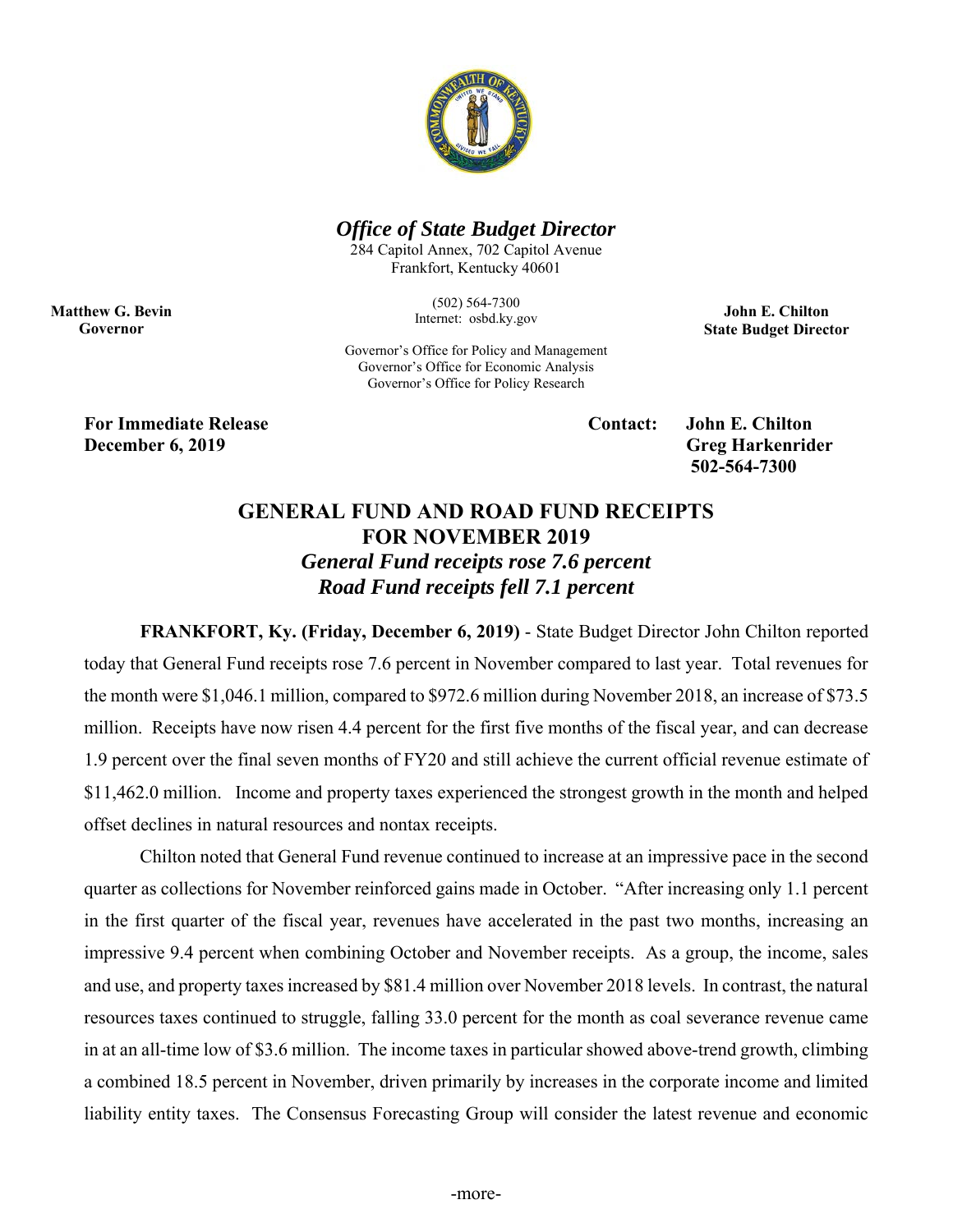conditions when they convene on December 17 to render official budget estimates that will provide the basis for budgeting for the next biennium."

Among the major accounts:

- Corporation income tax receipts rose 121.5 percent to \$20.9 million in November. Receipts year-to-date have declined 2.6 percent.
- Individual income tax collections grew 14.1 percent in November on the strength of withholding collections. Through the first five months of FY20, receipts of this tax have increased 4.5 percent.
- Sales and use tax receipts increased 3.1 percent in November. Year-to-date, this account has grown 7.1 percent.
- Property tax collections rose 7.2 percent for the month and have increased 3.6 percent year-todate.
- Cigarette tax receipts fell 19.8 percent in November and are down 1.8 percent for the first five months of the fiscal year.
- Coal severance tax receipts declined 43.8 percent in November and are down 21.2 percent year-to-date.
- Lottery revenues fell 12.8 percent for the month but are up 14.5 percent for the year.

Road Fund receipts for November totaled \$123.8 million, a 7.1 percent decrease from November 2018 levels. Year-to-date Road Fund receipts have increased 0.5 percent. Based on collections through the first five months, Road Fund receipts can fall 6.6 percent over the balance of the fiscal year to meet the official FY20 estimate of \$1,509.8 million.

 Motor fuels tax receipts fell 5.3 percent in November and have increased 0.5 percent for the year. Motor vehicle usage tax collections declined 0.8 percent in November but have grown 3.9 percent through the first five months of the fiscal year. License and privilege receipts fell 19.1 percent for the month and have fallen 7.8 percent for the year.

-30-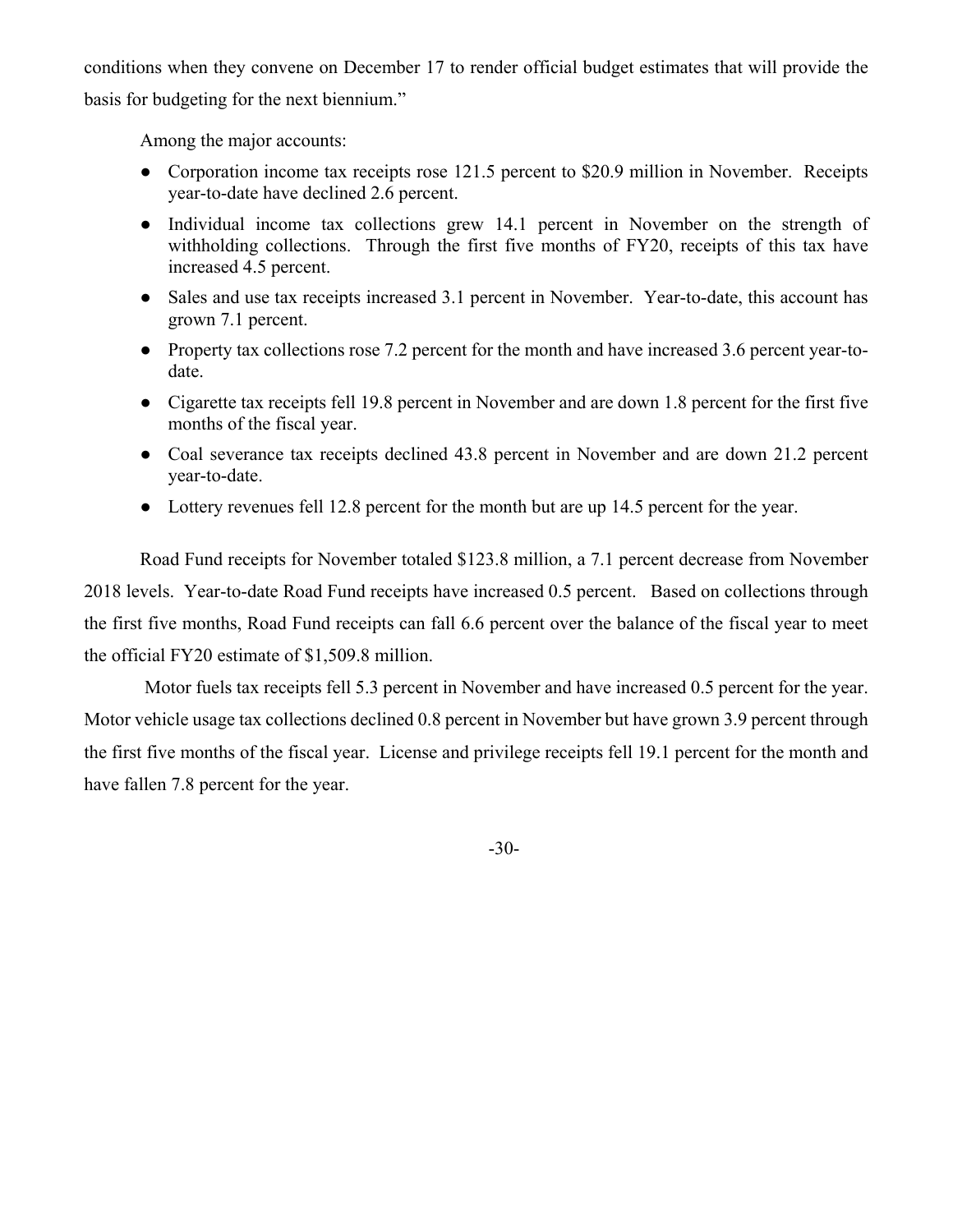## **KENTUCKY STATE GOVERNMENT REVENUE 1. GENERAL FUND REVENUE**

|                                                          | <b>NOVEMBER</b>             | <b>NOVEMBER</b>             |                        | <b>JULY THROUGH NOVEMBER</b> |                            |                        |
|----------------------------------------------------------|-----------------------------|-----------------------------|------------------------|------------------------------|----------------------------|------------------------|
|                                                          | 2019                        | 2018                        | <u>% Change</u>        | FY 2020                      | FY 2019                    | <u>% Change</u>        |
| <b>TOTAL GENERAL FUND</b>                                | \$1,046,086,373             | \$972,569,146               | 7.6%                   | \$4,664,151,119              | \$4,465,996,872            | 4.4%                   |
| <b>Tax Receipts</b>                                      | \$994,937,994               | \$915,762,395               | 8.6%                   | \$4,482,236,785              | \$4,292,293,847            | 4.4%                   |
| Sales and Gross Receipts                                 | \$398,322,103               | \$390,774,108               | 1.9%                   | \$2,051,209,217              | \$1,945,404,313            | 5.4%                   |
| <b>Beer Consumption</b>                                  | 627,312                     | 408,155                     | 53.7%                  | 2,804,335                    | 2,613,312                  | 7.3%                   |
| <b>Beer Wholesale</b>                                    | 6,291,309                   | 4,589,835                   | 37.1%                  | 28,494,086                   | 25,401,850                 | 12.2%                  |
| Cigarette                                                | 27,206,921                  | 33,912,434                  | $-19.8%$               | 149,351,351                  | 152,127,108                | $-1.8%$                |
| <b>Distilled Spirits Case Sales</b>                      | 16,139                      | 15,466                      | 4.3%                   | 74,491                       | 56,024                     | 33.0%                  |
| <b>Distilled Spirits Consumption</b>                     | 1,418,729                   | 1,375,989                   | 3.1%                   | 6,584,500                    | 6,143,737                  | 7.2%                   |
| <b>Distilled Spirits Wholesale</b><br>Insurance Premium  | 5,075,364<br>(311, 225)     | 4,831,523<br>5,000          | 5.0%<br>$\overline{a}$ | 22,218,406<br>50,090,955     | 20,114,152<br>47,973,858   | 10.5%<br>4.4%          |
| Pari-Mutuel                                              | 1,645,581                   | 1,112,000                   | 48.0%                  | 7,303,347                    | 3,383,828                  | 115.8%                 |
| Race Track Admission                                     | 33,335                      | 7,645                       | 336.0%                 | 116,072                      | 95,505                     | 21.5%                  |
| Sales and Use                                            | 346,636,459                 | 336, 159, 243               | 3.1%                   | 1,739,953,379                | 1,624,809,312              | 7.1%                   |
| Wine Consumption                                         | 290,280                     | 284,590                     | 2.0%                   | 1,284,130                    | 1,286,071                  | $-0.2%$                |
| Wine Wholesale                                           | 1,676,599                   | 1,687,478                   | $-0.6%$                | 7,066,144                    | 6,943,140                  | 1.8%                   |
| <b>Telecommunications Tax</b>                            | 5,782,043                   | 4,542,084                   | 27.3%                  | 26,470,615                   | 23,614,295                 | 12.1%                  |
| <b>Other Tobacco Products</b>                            | 1,930,964                   | 1,854,721                   | 4.1%                   | 9,367,892                    | 9,671,593                  | $-3.1%$                |
| Floor Stock Tax                                          | 2,291                       | (12,057)                    | $---$                  | 29,514                       | 21,170,529                 | $-99.9%$               |
| License and Privilege                                    | (\$784,962)                 | (\$279,516)                 |                        | (\$427,610)                  | (\$470, 180)               |                        |
| Alc. Bev. License Suspension                             | 26,450                      | 1,000                       | 2545.0%                | 134,950                      | 142,007                    | $-5.0%$                |
| <b>Corporation License</b>                               | 36.734                      | 1,547                       | 2275.3%                | 37.267                       | 46,203                     | $-19.3%$               |
| Corporation Organization                                 | 0                           | 98,234                      | $-100.0%$              | 28,550                       | 107,040                    | $-73.3%$               |
| Occupational Licenses                                    | 6,829                       | 10,543                      | $-35.2%$               | 83,015                       | 52,246                     | 58.9%                  |
| Race Track License                                       | 77,992                      | 27,500                      | 183.6%                 | 175,492                      | 123,375                    | 42.2%                  |
| <b>Bank Franchise Tax</b>                                | (1,011,591)                 | (482, 163)                  | $---$                  | (1,207,442)                  | (1,236,779)                |                        |
| <b>Driver License Fees</b>                               | 78,624                      | 63,823                      | 23.2%                  | 320,558                      | 295,728                    | 8.4%                   |
| <b>Natural Resources</b>                                 | \$6,570,700                 | \$9,805,047                 | $-33.0%$               | \$40,862,020                 | \$49,123,119               | $-16.8%$               |
| <b>Coal Severance</b>                                    | 3,604,126                   | 6,413,584                   | -43.8%                 | 26,301,863                   | 33,366,766                 | $-21.2\%$              |
| Oil Production                                           | 450,242                     | 603,597                     | $-25.4%$               | 2,419,412                    | 2,884,225                  | $-16.1%$               |
| <b>Minerals Severance</b>                                | 2,172,760                   | 1,897,395                   | 14.5%                  | 9,885,544                    | 8,985,311                  | 10.0%                  |
| <b>Natural Gas Severance</b>                             | 343,573                     | 890,472                     | $-61.4%$               | 2,255,201                    | 3,886,818                  | $-42.0%$               |
| Income                                                   | \$390,468,456               | \$329,454,562               | 18.5%                  | \$2,101,324,296              | \$2,018,122,622            | 4.1%                   |
| Corporation                                              | 20,908,644                  | 9,440,654                   | 121.5%                 | 166,903,529                  | 171,398,648                | $-2.6\%$               |
| Individual                                               | 363, 145, 161               | 318,285,776                 | 14.1%                  | 1,865,566,704                | 1,785,558,453              | 4.5%                   |
| <b>Limited Liability Entity</b>                          | 6,414,651                   | 1,728,133                   | 271.2%                 | 68,854,063                   | 61,165,521                 | 12.6%                  |
| Property                                                 | \$193,645,101               | \$180,654,921               | 7.2%                   | \$259,969,747                | \$250,827,002<br>257.579   | 3.6%                   |
| <b>Building &amp; Loan Association</b><br>General - Real | (414, 696)<br>129,560,630   | <sup>0</sup><br>117,857,711 | $---$<br>9.9%          | (343, 303)<br>131,020,826    | 120,562,469                | $\overline{a}$<br>8.7% |
| General - Tangible                                       | 57,578,809                  | 57,671,128                  | $-0.2%$                | 102,504,246                  | 101,932,556                | 0.6%                   |
| Omitted & Delinquent                                     | 3,834,188                   | 3,807,021                   | 0.7%                   | 6,667,099                    | 6,754,981                  | $-1.3%$                |
| <b>Public Service</b>                                    | 2,107,784                   | 708,313                     | 197.6%                 | 18,818,215                   | 20.411.741                 | $-7.8%$                |
| Other                                                    | 978,386                     | 610,748                     | 60.2%                  | 1,302,663                    | 907,675                    | 43.5%                  |
|                                                          |                             |                             |                        |                              |                            |                        |
| Inheritance Tax                                          | \$4,518,715                 | \$3,182,557                 | 42.0%                  | \$22,405,595                 | \$21,178,385               | 5.8%                   |
| Miscellaneous                                            | \$2,197,880                 | \$2,170,715                 | 1.3%                   | \$6,893,520                  | \$8,108,586                | $-15.0%$               |
| <b>Legal Process</b>                                     | 1,271,303                   | 1,229,156                   | 3.4%                   | 5,596,563                    | 5,444,452                  | 2.8%                   |
| T. V. A. In Lieu Payments                                | 832,214                     | 941,559                     | $-11.6%$               | 831,623                      | 2,660,339                  | $-68.7%$               |
| Other                                                    | 94,363                      | 0                           | ---                    | 465,334                      | 3,795                      | 12161.7%               |
| <b>Nontax Receipts</b>                                   | \$51,026,709                | \$55,544,669                | $-8.1%$                | \$175,768,135                | \$171,552,482              | 2.5%                   |
| <b>Departmental Fees</b>                                 | 726,240                     | 1,070,474                   | -32.2%                 | 5,405,197                    | 5,555,203                  | -2.7%                  |
| <b>PSC Assessment Fee</b>                                | 776                         | 209                         | 271.0%                 | 13,069,313                   | 15,941,484                 | $-18.0%$               |
| Fines & Forfeitures<br>Income on Investments             | 1,464,375                   | 1,478,098                   | $-0.9%$                | 7,348,264                    | 9.208.646                  | $-20.2%$               |
| Lottery                                                  | (1, 102, 184)<br>21,500,000 | (1,939,875)<br>24,646,017   | ---<br>$-12.8%$        | (4, 189, 040)<br>116,363,344 | (4,765,440)<br>101,646,017 | 14.5%                  |
| Miscellaneous                                            |                             |                             | $-6.1%$                |                              |                            |                        |
|                                                          | 28,437,503                  | 30,289,745                  |                        | 37,771,058                   | 43,966,572                 | $-14.1%$               |
| Redeposit of State Funds                                 | \$121,670                   | \$1,262,082                 | $-90.4%$               | \$6,146,198                  | \$2,150,543                | 185.8%                 |